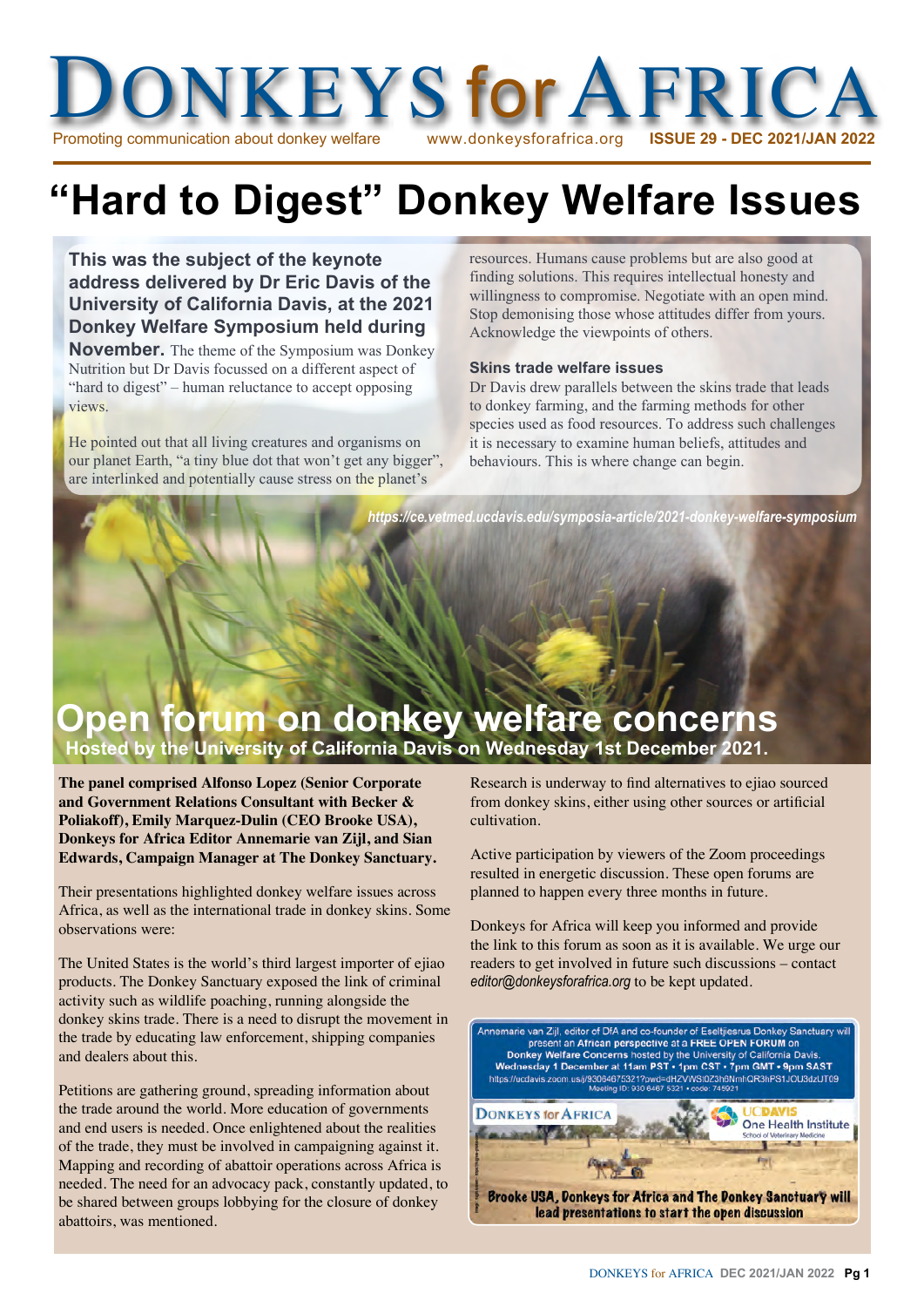

**One Health, One Welfare**  *- for a better and greener tomorrow* 

**The 5th Africa Animal Welfare Conference took place from 1 – 3 November 2021 in Accra, Ghana.**

#### *<https://www.aawconference.org/>*

*[https://www.aawconference.org/2021/Programme\\_5th\\_Africa\\_Animal\\_](https://www.aawconference.org/2021/Programme_5th_Africa_Animal_Welfare_Conference_Action_2021.pdf) [Welfare\\_Conference\\_Action\\_2021.pdf](https://www.aawconference.org/2021/Programme_5th_Africa_Animal_Welfare_Conference_Action_2021.pdf)*

World Horse Welfare (WHW) and its partners initiated a global survey in low and middle-income countries to investigate the effects of COVID-19 on working equid communities. Results of the global survey have been published in the journal Animals, which can be accessed at *<https://www.mdpi.com/2076-2615/11/5/1363>.*

Penny Ward (WHW) and Paseka Kompi (National University of Lesotho) conducted surveys in Lesotho and reported at the Africa Animal Welfare Conference.

#### **Results of survey in Lesotho**

The pandemic caused increased economic hardship, with a decrease in household income. Households struggled to meet their basic needs and had to make trade-offs, especially concerning their equids. Horses and donkeys were sold to generate extra cash to provide for basic household needs in the wake of the pandemic.

Families tended to stop purchasing supplementary feed or accessing services for their remaining equids. A deterioration in equine health since the start of the pandemic and a greater

#### decline in equine body condition were reported. The situation was made worse by the combination of lack of cash for extra feed, medication, and services for their equids, as well as supply shortages, disruption of livestock extension services and restrictive government regulations.

The range of the impact of the Covid-19 pandemic has yet to be fully measured, but clearly the devastating consequences linger.



## **Mules – a significant research design**

**Between 2008 and 2016 The Donkey Sanctuary undertook a community-based intervention in Ethiopia.** The focus was the control and prevention of epizootic lymphangitis (EZL) in cart mules in Bahir Dar. You are urged to read the full article which is of interest not just to working equid people but to people interested in participatory epidemiology, community-based animal healthcare, and the design of animal health and welfare services.

#### **About EZL**

EZL is the most visible and prevalent of the infectious diseases affecting equids in Ethiopia. It is chronic and contagious, caused by a fungus that can live in the soil. It is endemic to Ethiopia, particularly in the hot, humid upland areas. Control is challenging, with no completely satisfactory treatment. Spread is thought to be through the presence of open wounds, close contact, flies, and poor work, hygiene, or husbandry practices. Early identification and intensive follow-up are critical for successful therapy and treatment requires continuing owner compliance.

#### **Community ownership & improved service provision**

EZL was treated topically with tincture of iodine (2%) and sodium or potassium iodide was administered via drinking water or feed, bearing in mind that lengthy treatment can lead to iodine toxicity.

Muleteers attended structured, subject-based workshops

which aimed to raise animal welfare awareness and change behaviours. Other activities aimed at changing attitudes, behaviours, and practices regarding mule transport within the municipality transport officials and traffic police.

The project raised competence in mule husbandry and EZL prevention strategies; strengthened veterinary competence; facilitated more mule-friendly traffic, transport, and waste disposal guidelines and practices; supported mule-community bylaws to control EZL; and established a supportive network between stakeholders, including trusting relationships between muleteers and veterinary services.

#### **Results**

A significant reduction in EZL prevalence was recorded over the course of the project and illustrated an affordable and sustainable approach to improving mule welfare. An example of a simple, inexpensive remedy to a serious problem, but reliant on the commitment of all concerned with the mules.

**See the research at http://www.donkeysforafrica.org/Resources/PEL.pdf**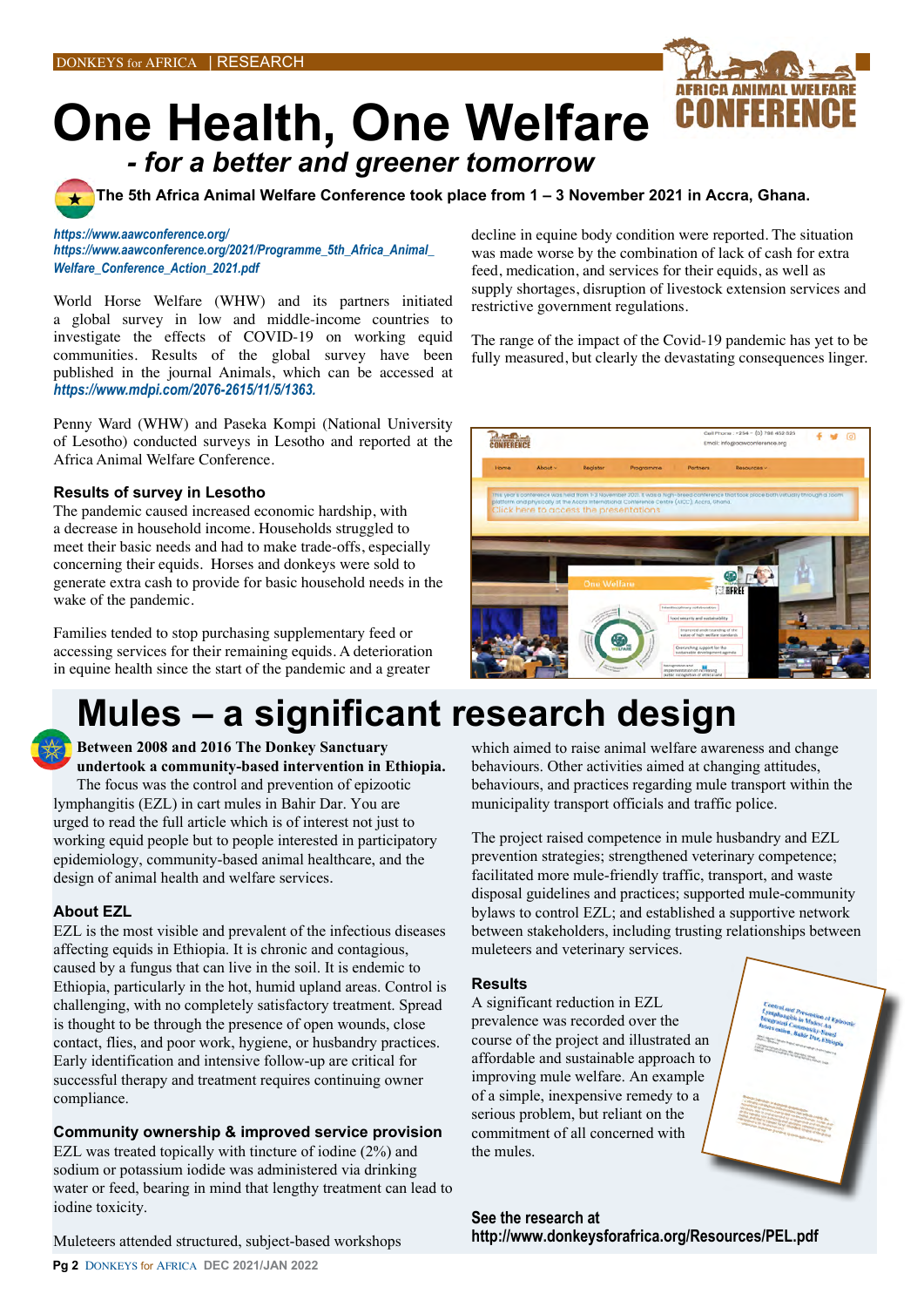## **NAWA – the Namibian Animal Welfare Association https://www.facebook.com/NawaAnimals/ TEL:+264 81 797 8009 EMAIL: 2cd@iway.na**

**The mission of NAWA is to promote community-based animal welfare and protection across Namibia. This recognises the concept of One Health, One Welfare: that human well-being is inextricably linked to animal health and welfare.** 

NAWA's pillars are: education and training, outreach and rescue, to influence animal welfare legislation, and special projects.

#### **The background**

NAWA works mostly in the regional area of Groot Aub, an impoverished village with approximately 20 000 households, most without running water, ablution facilities or electricity. Donkeys, used for transportation and daily chores, are at the bottom of the priority list for the inhabitants.

"We have yet to come across an Equine who is ridden or driven without a bloodied mouth or open sores on their mostly emaciated body."

On seeing the "barbaric and primitive tack and harnesses which they must endure for endless hours on a daily basis, we decided that something must be done, but we realized that throwing money (which we don't have) or harnesses at

#### the problem would not prevent it from re-occurring…"

#### **Donkey harness project**

The donkey harness project was initiated by NAWA with the support of a grant from The Foundation for the Horse, illustrating the power of collaboration between organisations and indeed, even between countries. The carefully planned project has two phases:

1) Purchase and import humane donkey harnesses from Matabeleland Animal Rescue & Equine Sanctuary (MARES Zimbabwe) at reduced rates, to provide immediate relief to the most critical cases of ill-fitting donkey harnesses and thereby avoid further agony.

2) Understand the harness design concept, get expert training and advice on manufacture, design, materials needed and fit to donkey. Identify community champions, set up a workshop, buy the machinery and materials necessary and get the community involved through basic skills transfer of harness making, thereby uplifting the community, and ultimately addressing the welfare needs of the donkeys in a sustainable manner.

#### **International collaboration**

A group met at Bela Bela in South Africa. From South Africa: Have a Heart Equine Sanctuary Bonnievale's Mark Ward, Have a Heart Equine Sanctuary Bela Bela and Lost Paws Sanctuary Bela Bela.

From Zimbabwe: MARES' Claire Einhorn (the designer of the humane donkey harness), their harness maker, vet and farrier. From Namibia: from NAWA Janine van Rooyen and Vicky Stiemert, and Yvonne Le Roux –Project Leader for Project Donkey.

Network for Animals provided financial support.

During the event over 60 local donkeys received better harnesses, veterinary attention and farrier work and more than 20 carts



were repaired. A basic bitless bridle was designed for local production by the community in Bela Bela.

#### **Back in Namibia**

NAWA returned with samples and will identify community

"We have yet to come across an Equine who is ridden or driven without a bloodied mouth or open sores on their mostly emaciated body."

champions and source the correct materials and machinery. The detailed and correct skills transfer to the community champions is critical. Community teams will produce the different elements and learn to assemble and fit them.

The aim is to go into production in January/February 2022 for Phase 2, to produce enough harnesses for a massive

outreach programme, hopefully throughout Namibia. This is a perfect example of organisations learning from each other and capitalising on available experience. Let us encourage more African projects to follow their lead.



**DOWNLOAD THE NAWA PROFILE AT http://www.donkeysforafrica.org/Resources/NAWA.pdf**